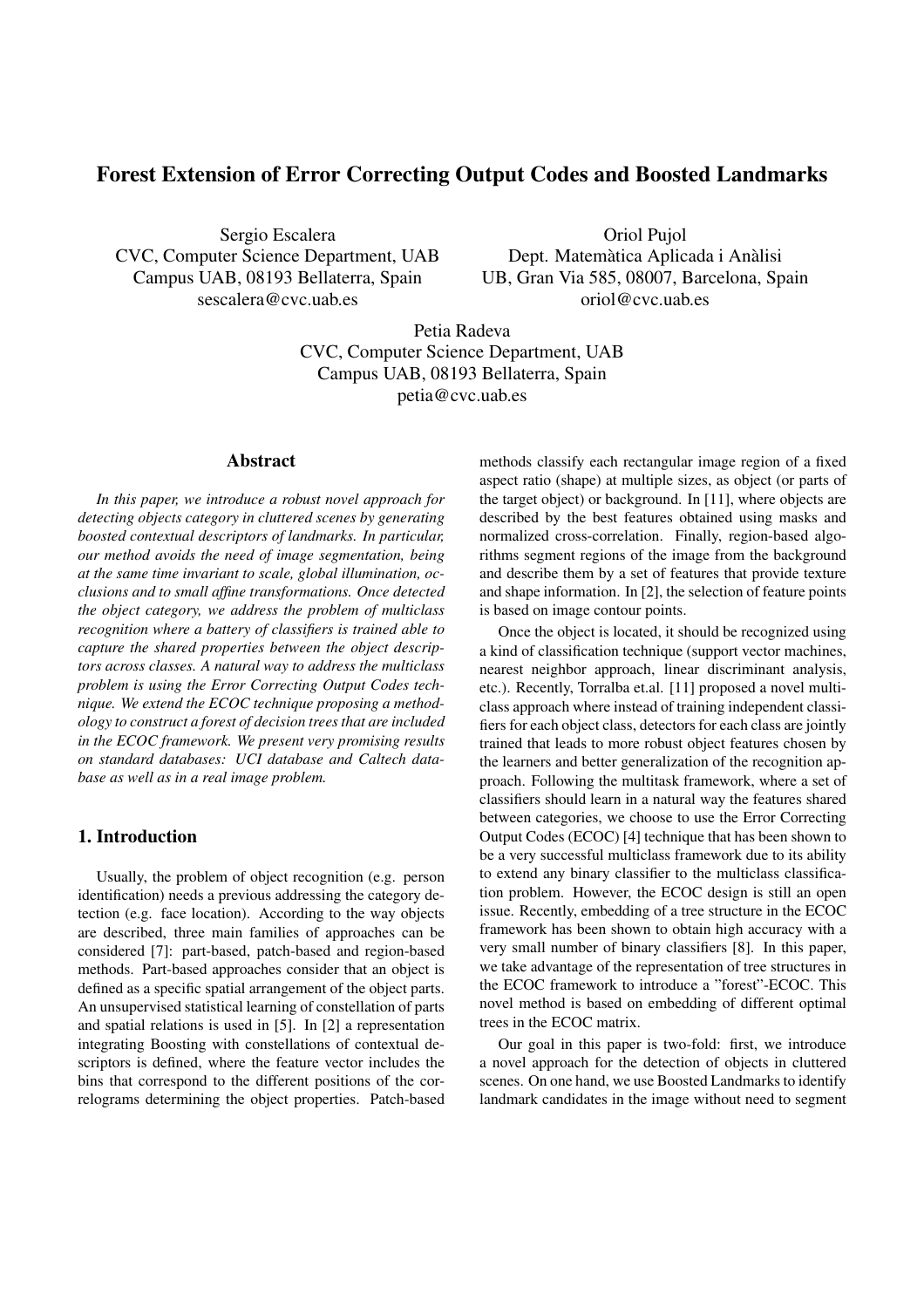it. On the other hand, according to the landmark candidates, a constellation of contextual descriptors using correlograms is defined for each landmark to capture the spatial relationship. Second, a new multiclass learning technique is introduced based on embedding a forest of optimal trees in an ECOC framework that allows to share features (tree nodes, base classifiers or dichotomies) in a very robust way.

# 2. Object Detection by Boosted Landmarks and Contexts

In this section we introduce an object detection method based on training the best discriminant features of the object.

#### 2.1. Patch-based: Boosting landmarks

In order to avoid considering all possible ROIs of an image where an object can be located, we first have to find the possible locations of the object of interest helped by a set of landmarks. These landmarks are trained by means of a boosting procedure avoiding in this way the need of image segmentation. In particular, Gentle Adaboost [6] has been used since it has been shown to outperform most of the other boosting variants in real applications. This procedure is fed with the result of the rectangular features estimated on the Integral Image [3] over each landmark. This procedure is introduced in a cascade of weak classifiers [4], where each level of the cascade is specialized on a complex set of features to reject false positives. For example, in the case of triangular traffic signs we consider the six representative landmarks showed in fig. 1. From a training set of positive samples and a negative set of background images, we train each landmark in a cascade of weak classifiers. The presented scheme is invariant to scale, global illumination and to small object affine transformations.



**Figure 1. Selected landmarks for triangular signs.**

#### 2.2. Parts-based: Contextual Descriptors

This step focuses on the spatial relationship among the previously detected landmarks. This approach is an extension of [2] in which a set of points of interest,  $P = \{p_i\}_{i=1}^N$ , where  $N$  is the number of interest points, coming from the



**Figure 2. (a) Input image. (b) Labeled landmarks. (c) Contextual descriptors. (d) Detected sign.**

edges of the image are used to build a constellation of multiscale correlograms. However, opposed to the work presented in [2], we use the information provided by landmarks instead of a set of contour points. Given  $n$  landmarks and their sets of detected candidates  $L^1 = L_1^1...L_{i_j}^1,...,L^n =$  $L_1^n...L_{i_n}^n$ , where  $i_j$  is the number of instances for landmark  $j$ , for each combination of possible landmarks candidates  $\{L^1_{j_i},...,L^n_{j_n}|j_1\in\{1,...,i_1\},...,j_n\in\{1,...,i_n\}\}$ , we generate  $n$  correlograms centered in the n chosen candidates that combined form a constellation. From this constellation we design a contextual descriptor vector  $D = [D_1, D_n],$ where  $D_i$  is the descriptor [9] vector associated to landmark *i*. Hence, the spatial relationship vector is obtained as the values of the correlogram bins for each of the landmarks. For example, using the 6 landmarks shown in fig. 1, the spatial descriptor vector is  $6 \times N$  bins in length. Using Gentle Adaboost, we train at the same time the relevant features, which in our case are the detected landmarks, and their spatial relations. As additional information we use the contour points of the image fig. 2(c) shows an example of a correlogram at a detected landmark. In fig. 2(d) we observe the detected object, which contextual descriptor, defined by the combination of detected landmarks, has been accepted as positive using the classifier trained by boosting.

#### 3. Object Recognition by Forest-ECOC

Once located the object category (e.g. a traffic sign) we proceed with the object recognition following a multi-task framework. ECOC were born as a general framework for handling multiclass problems, sharing information across classes to improve its accuracy. The basis of this framework is to create a codeword for each of  $N_c$  classes (up to  $N_c$  codewords). Arranging the codewords as rows of a matrix, the "coding matrix" M is defined, where  $M \in$  $\{-1,0,1\}^{N_c \times n}$ , and *n* is the code length. From encoding point of view of learning, the matrix  $M$  can be seen as  $n$ binary learning problems corresponding to the  $n$  columns of the matrix, (coded by  $+1$ , 0 and  $-1$  according to the class membership). A zero value indicates that a particular class is not relevant for a given binary classifier. As a result of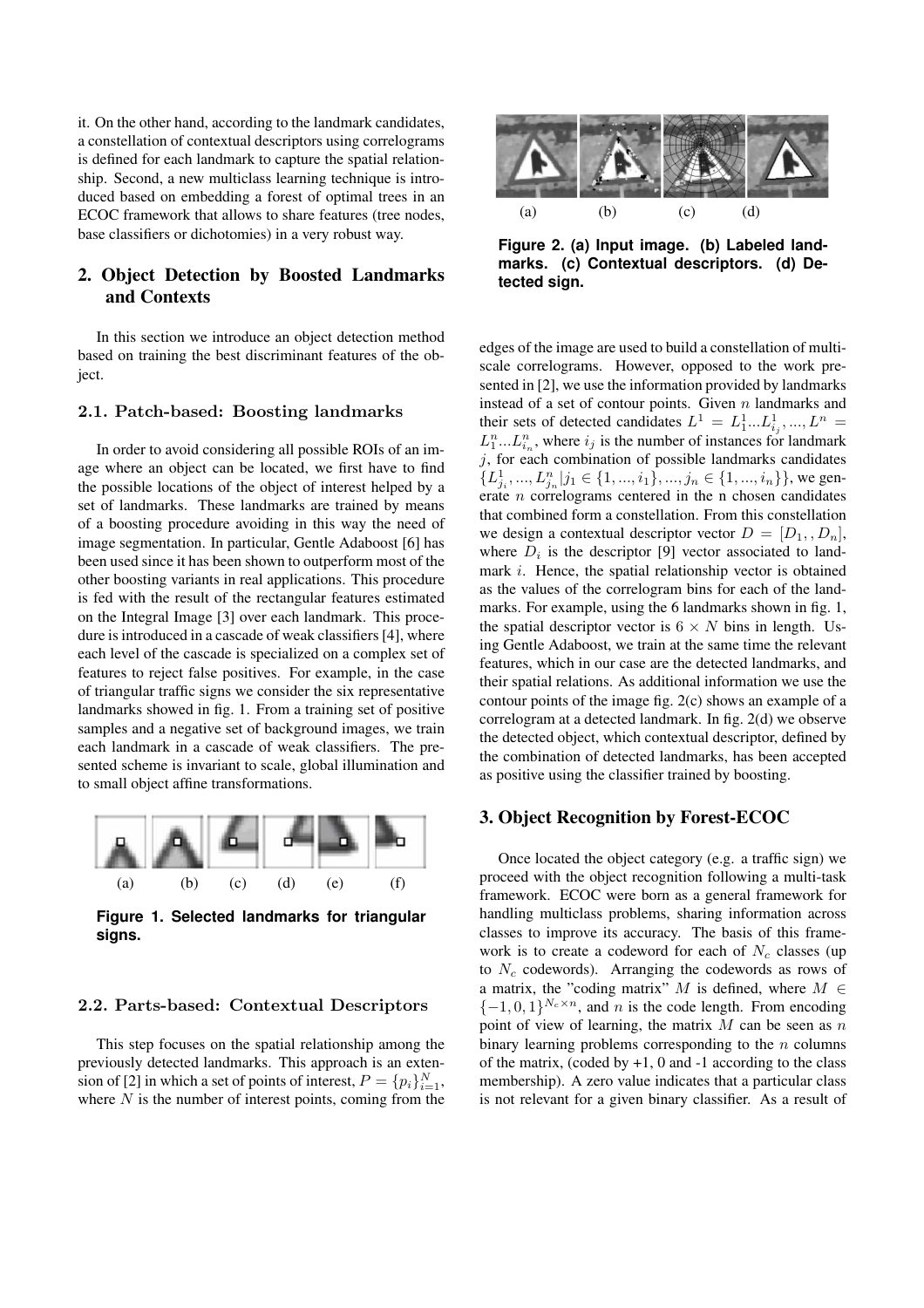the outputs of the  $n$  dichotomies, a code is obtained for each data point in the test set, that comparing with the base codewords of M (corresponding to the matrix rows), is assigned to the class with the "closest" codeword.

In [8] a method for embedding a tree structure in the ECOC framework is proposed. Taking this work as a baseline, we propose the use of multiple trees embedding forming a Forest-ECOC. However, opposed to the discriminant tree proposed in [8], we use the classification score to create each node of the tree. The tree with a maximal-score at each node is called "optimal" tree. Beginning from a root containing all classes, first, we build a binary tree where each node shows the best partition of classes that minimizes the training error. This process of finding the partition of classes set is done recursively until getting sets of single classes corresponding to the tree leaves. In the case that we consider the best  $T$  partitions, it allows us to create multiple trees. These trees are embedded in the ECOC matrix forming the Forest-ECOC, to get an ensemble of trees. This algorithm is shown in fig. 3.

Given n classes:  $C_1,...,C_n$ , and T - the number of trees to be embedded

For  $t=1:7$ 

Initialize the tree root by the set  $N_0 = \{C_1, ..., C_n\}$ , i=0

Generate the best tree at iteration t: - For each node  $N_i$  train the best partition of its set of classes  ${P_1P_2}$   $|N_i = P_1 \cup P_2$  using a weak classifier h<sub>i</sub> that minimizes the training error and the partition is not previously considered.

Include each binary classifier  $h_i$  of a node of the tree except leaves as a column in the Forest-ECOC matrix M, setting at each position of class C<sub>r</sub>:

 $\Omega$ if  $C_1 \notin P_1, P_2$  $M(r, i) = \begin{cases} +1 & if & C_1 \in P_1 \\ -1 & if & C_2 \in P_2 \end{cases}$ where r is the index of the corresponding class.

- Increase i.

## **Figure 3. Training algorithm for Forest-ECOC.**

For a given multiclass problem, generally, a set of two or three optimal trees gives accurate enough results. An example of two optimal-trees and the Forest-ECOC matrix for a toy problem are shown in fig. 4 and 5, respectively. Given an input image to test with the Forest-ECOC matrix, we generate the Forest-ECOC vector where each position is the result of the binary classifier of the columns of the matrix.

The classification is done assigning the label of the class with minimal distance between the row codeword and the test codeword using the standard decoding based on the Hamming Distance Estimation of  $d_j(x, y^j) = \sum_{i=1}^n |(x_i$  $y_i^j$ )|/2, where  $d_j$  is the distance to the row j, n is the number of dichotomies, and  $x = (x_1, x_2, ..., x_n)$  and  $y =$  $(y_1^j, y_2^j, ..., y_n^j)$  are the results of classification of a test example and base codeword of class  $j$ , respectively.



**Figure 4. Two optimal trees for a toy problem.**

|    | н, | $H_3$ | н. | <br>Пĸ |  |
|----|----|-------|----|--------|--|
|    |    |       |    |        |  |
| с. |    |       |    |        |  |
| c. |    |       |    |        |  |
|    |    | ۰     |    |        |  |

**Figure 5. Forest-ECOC matrix for a toy prob**lem, where  $H_1$ ,  $H_2$  and  $H_3$  correspond to classifiers of  $N_1$ ,  $N_2$  and  $N_3$  from the first tree of fig. 4, and  $H_4$ ,  $H_5$  and  $H_6$  to  $N'_1$ ,  $N'_2$  and  $N'_5$ **from the second tree.**

# 4. Results

Given both (detection and recognition) parts of our approach, we split the validation in two steps: validation of the Boosted Landmarks of Contextual Descriptors and the validation of the recognition approach based on the Forest-ECOC. In order to compare the accuracy of our detector, we tested it on the Caltech database [1] considering the following objects: car side, faces and motorbike, training only three landmarks from the models of each database. In fig. 6, the models, contour points, landmarks trained, and one correlogram for face database are shown. To test the method we used 20% of samples to train landmarks and contextual descriptors by boosting, and the rest to test. Table 1 shows that our results surpass those proposed in [2] and [5]. In the Motorbike database, the detected landmarks are less discriminant, so our procedure decreases in this case.





We have also tested the false alarm rate using the background set of images from the Caltech database, obtaining just one false positive from the 500 instances. We apply our